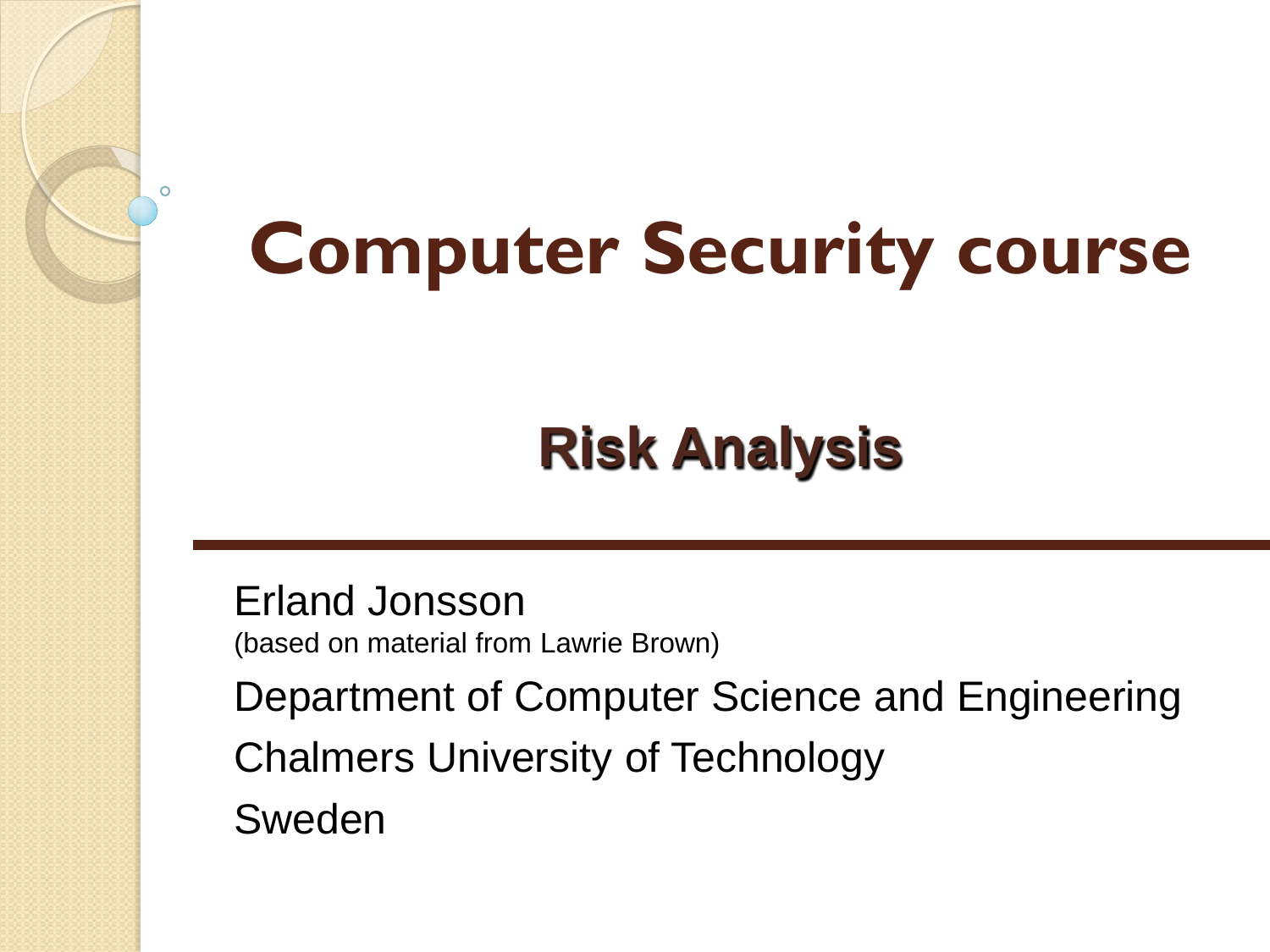## Security Management Overview

- **Security requirements** means asking
	- what **assets** do we need to protect?
	- how are those assets **threatened**?
	- what can we do to **counter those threats**?
- **IT Security management** means
	- determine **security objectives** and **risk profile**
	- perform security **risk assessment** of assets
	- select, implement, monitor **controls**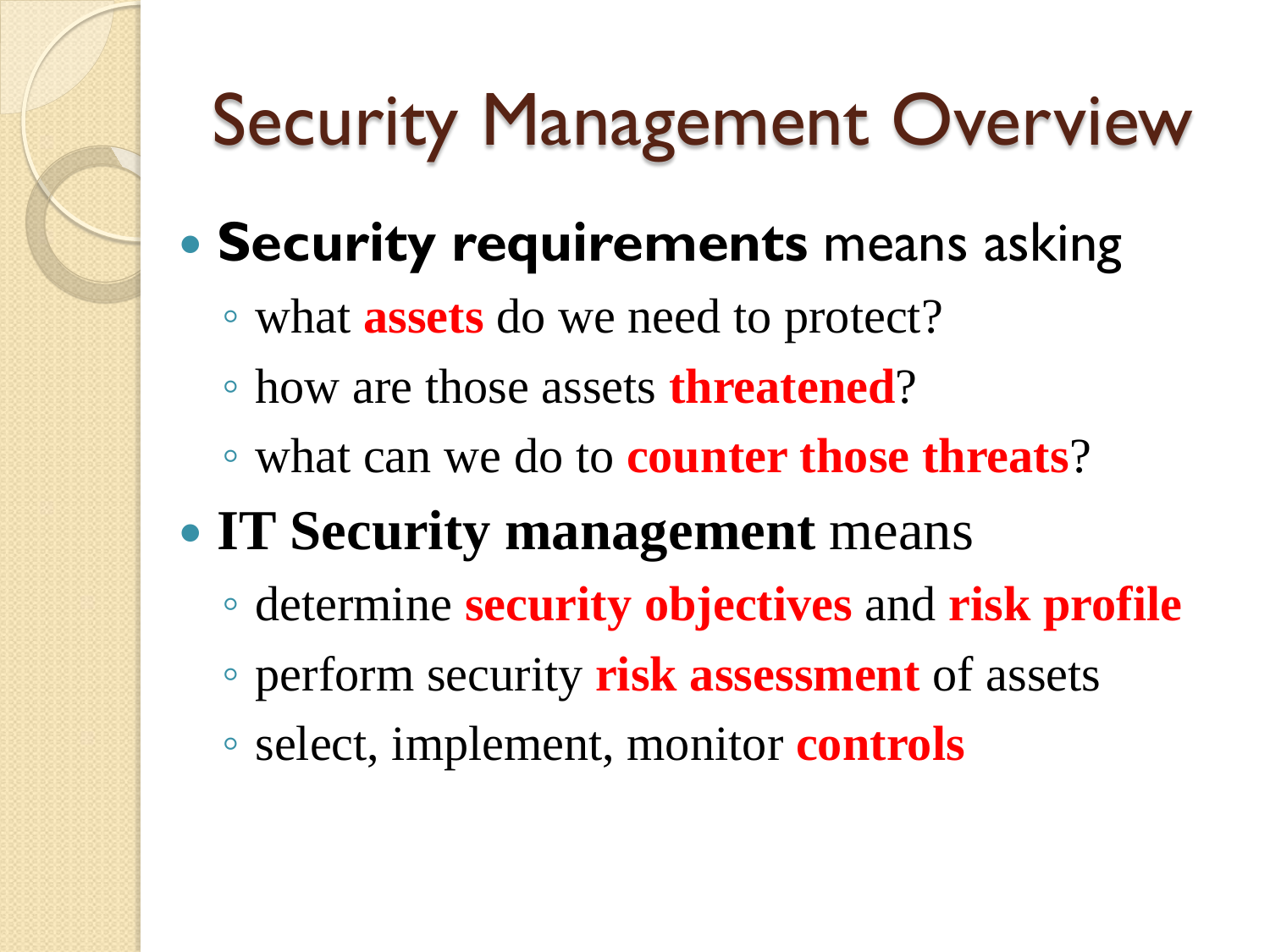## IT Security Management

- **IT Security Management:** a process used to achieve and maintain **appropriate levels of security**  (including confidentiality, integrity, availability, accountability, authenticity and reliability.)
- IT security management functions include:
	- determining organizational IT security **objectives, strategies, policies and security requirements**
	- identifying and **analyzing security threats** to IT assets
	- identifying and **analyzing risks**
	- specifying appropriate **safeguards**
	- **implementation and operation of safeguards**
	- developing and implement a **security awareness program**
	- **incident handling**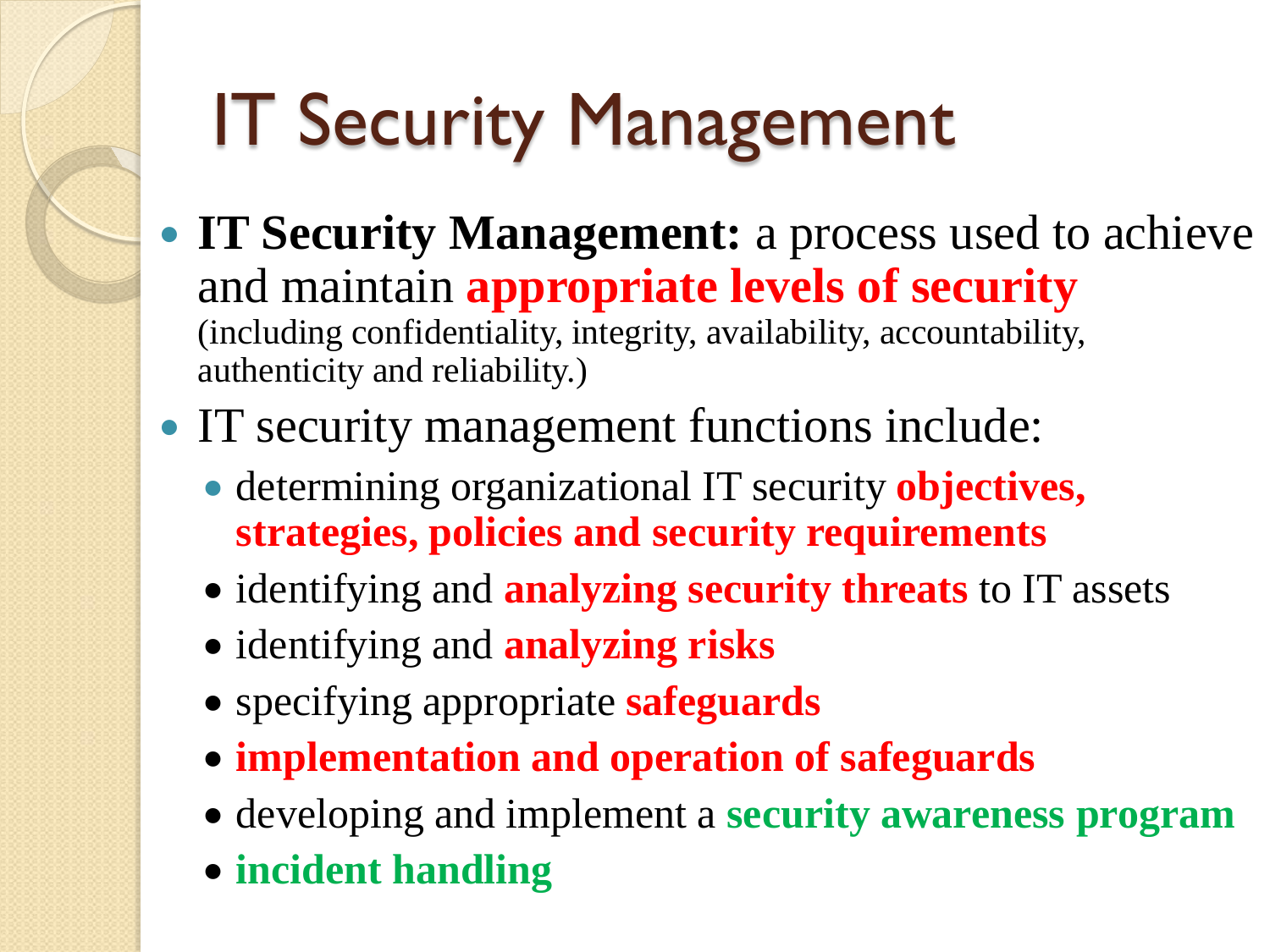## ISO 27000 Security Standards

| <b>ISO27000</b>               | a proposed standard which will define the vocabulary and definitions used in<br>the 27000 family of standards.                                                                                                                                                                                                                                                                    |
|-------------------------------|-----------------------------------------------------------------------------------------------------------------------------------------------------------------------------------------------------------------------------------------------------------------------------------------------------------------------------------------------------------------------------------|
| <b>ISO27001</b>               | defines the information security management system specification and<br>requirements against which organizations are formally certified. It replaces<br>the older Australian and British national standards AS7799.2 and BS7799.2.                                                                                                                                                |
| <b>ISO27002</b><br>(ISO17799) | currently published and better known as ISO17799, this standard specifies a<br>code of practice detailing a comprehensive set of information security control<br>objectives and a menu of best-practice security controls. It replaces the older<br>Australian and British national standards AS7799.1 and BS7799.1.                                                              |
| <b>ISO27003</b>               | a proposed standard containing implementation guidance on the use of the<br>27000 series of standards following the "Plan-Do-Check-Act" process quality<br>cycle. Publication is proposed for late 2008.                                                                                                                                                                          |
| <b>ISO27004</b>               | a draft standard on information security management measurement to help<br>organizations measure and report the effectiveness of their information<br>security management systems. It will address both the security management<br>processes and controls. Publication is proposed for 2007.                                                                                      |
| <b>ISO27005</b>               | a proposed standard on information security risk management. It will replace<br>the recently released British national standard BS7799.3. Publication is<br>proposed for 2008/9.                                                                                                                                                                                                  |
| <b>ISO13335</b>               | provides guidance on the management of IT security. This standard comprises<br>a number of parts. Part 1 defines concepts and models for information and<br>communications technology security management. Part 2, currently in draft,<br>will provide operational guidance on ICT security. These replace the older<br>series of 5 technical reports ISO/IEC TR 13335 parts 1-5. |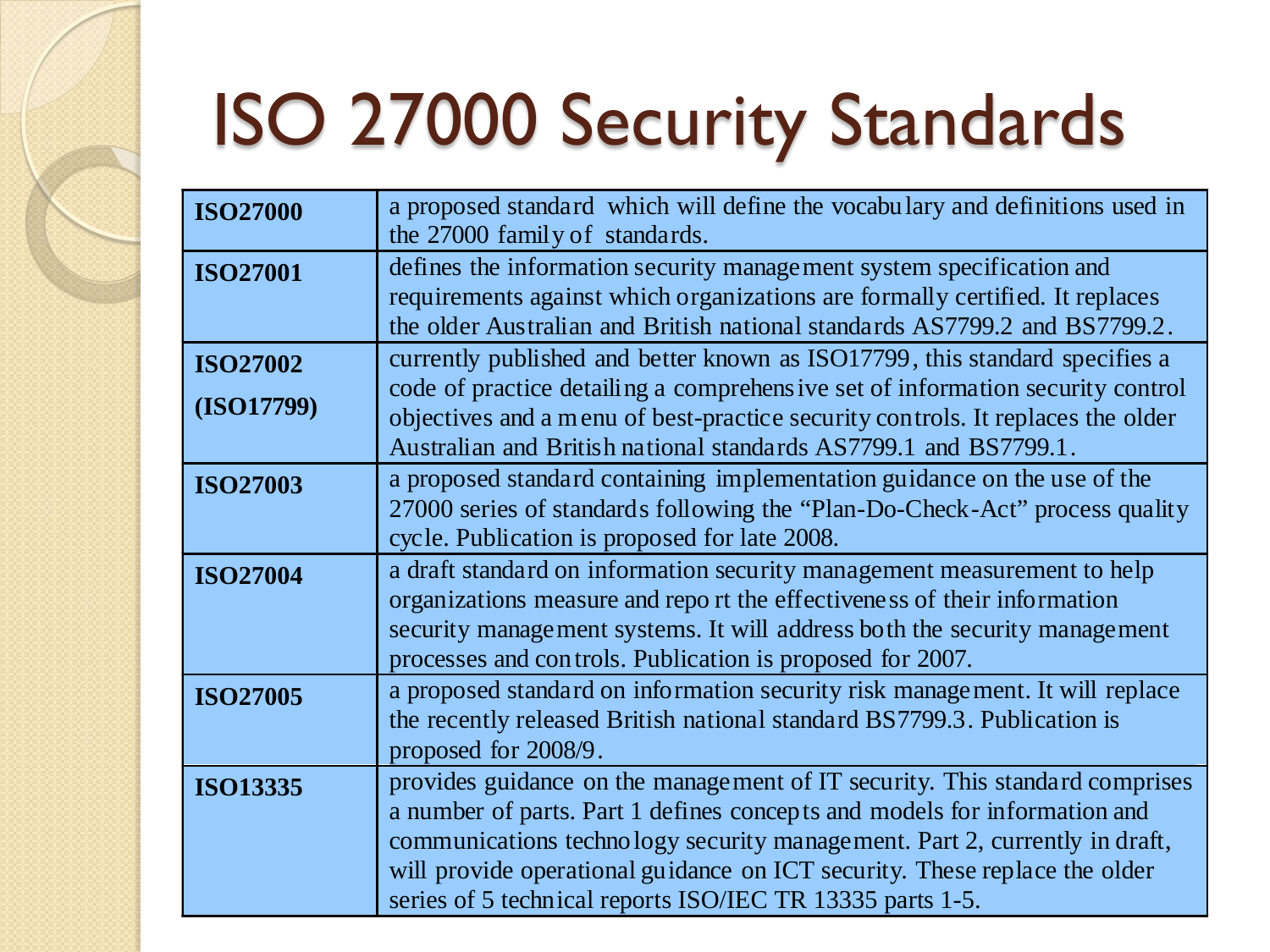#### Risk assessment approaches

- Baseline approach
	- Implements a basic general level of security controls and industry best practice ("best effort")
	- identify likelihood of risk and consequences
	- hence have confidence controls appropriate
- Informal approach
	- Some kind of informal, pragmatic risk analysis (mainly for SMEs), cheap and fast
- Detailed risk analysis
	- uses a formal structured process
- Combined approach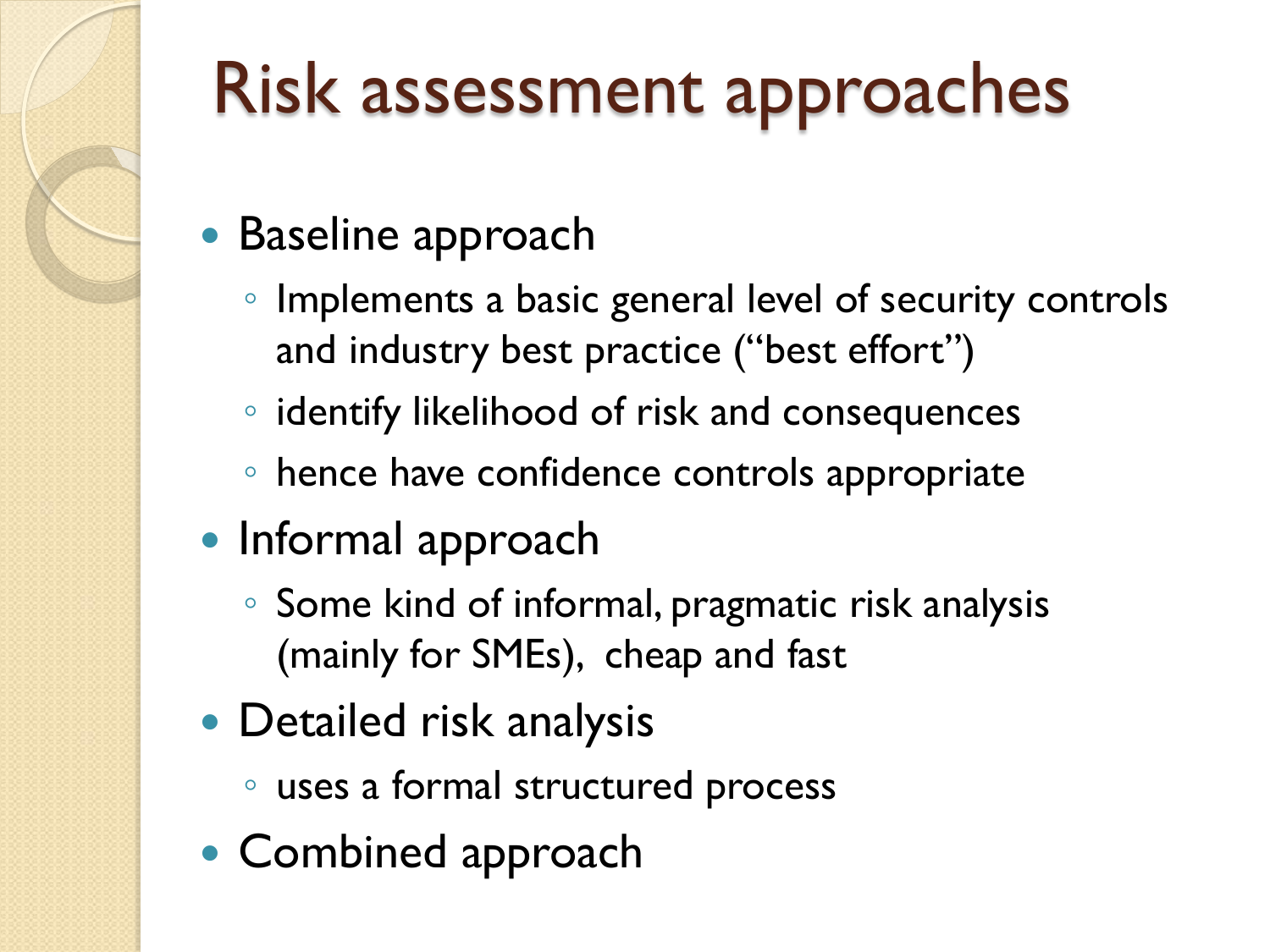## Detailed Risk Analysis

- most comprehensive alternative
- assess using formal structured process
	- with a number of stages
	- identify likelihood of risk and consequences
	- hence have confidence controls appropriate
- costly and slow, requires expert analysts
- may be a legal requirement to use
- suitable for large organizations with IT systems critical to their business objectives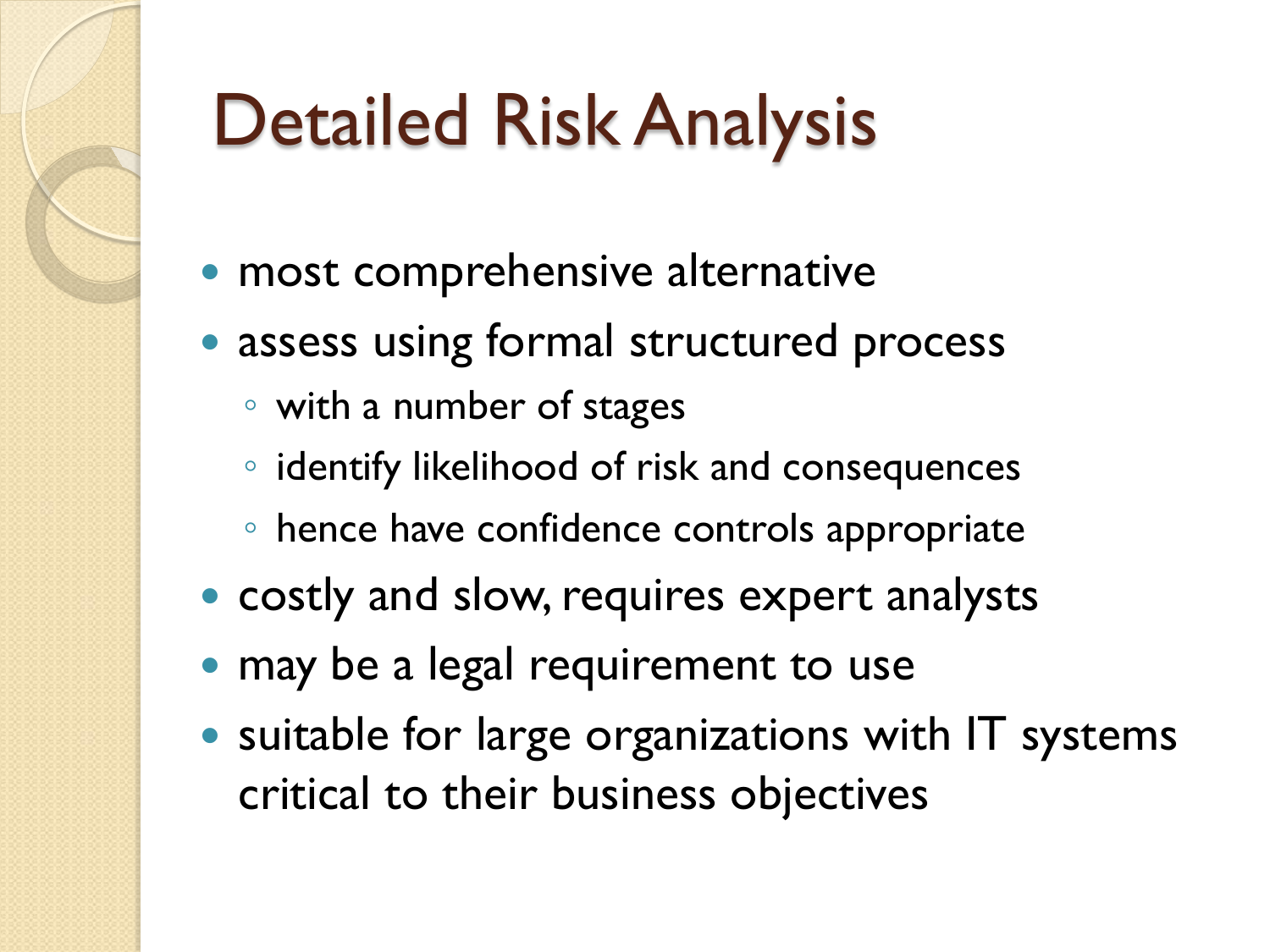

# Detailed Risk Analysis Process

- outline
- Prepare/check status
- Identify threat sources
- Identify vulnerabilities
- Determine likelihood
- Determine impact (consequences)
- Determine risk
- Take action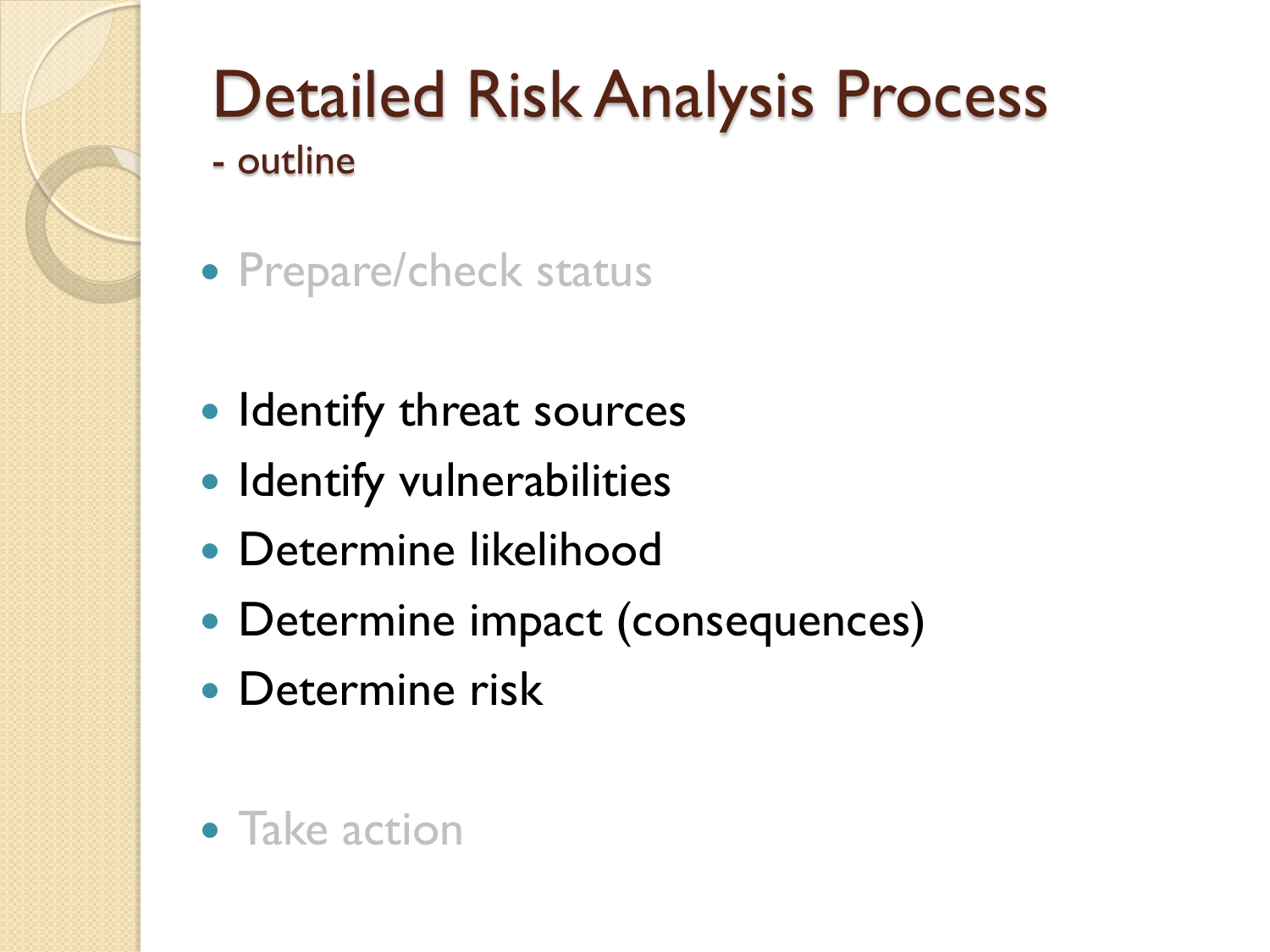#### Risk Assessment Process

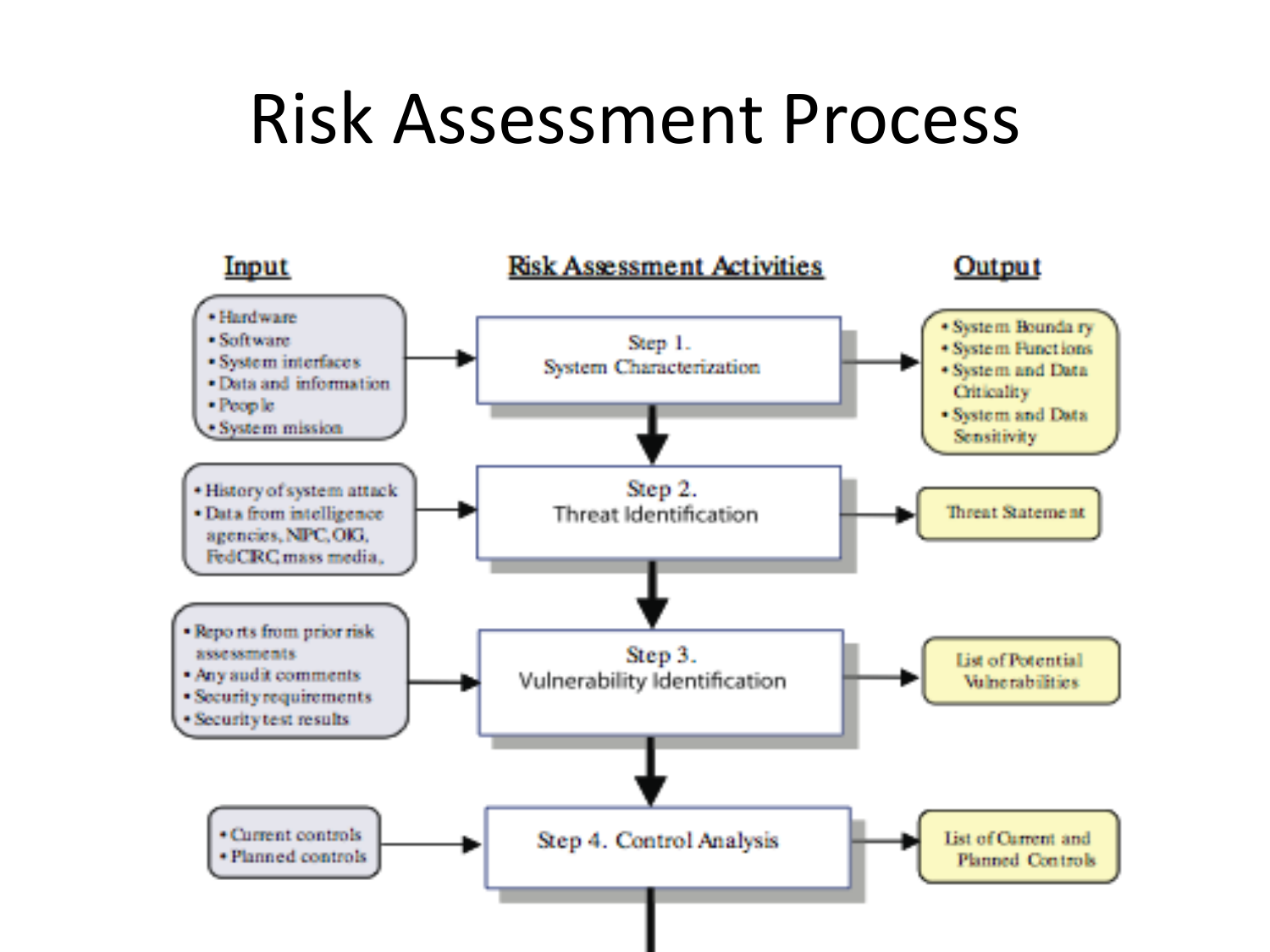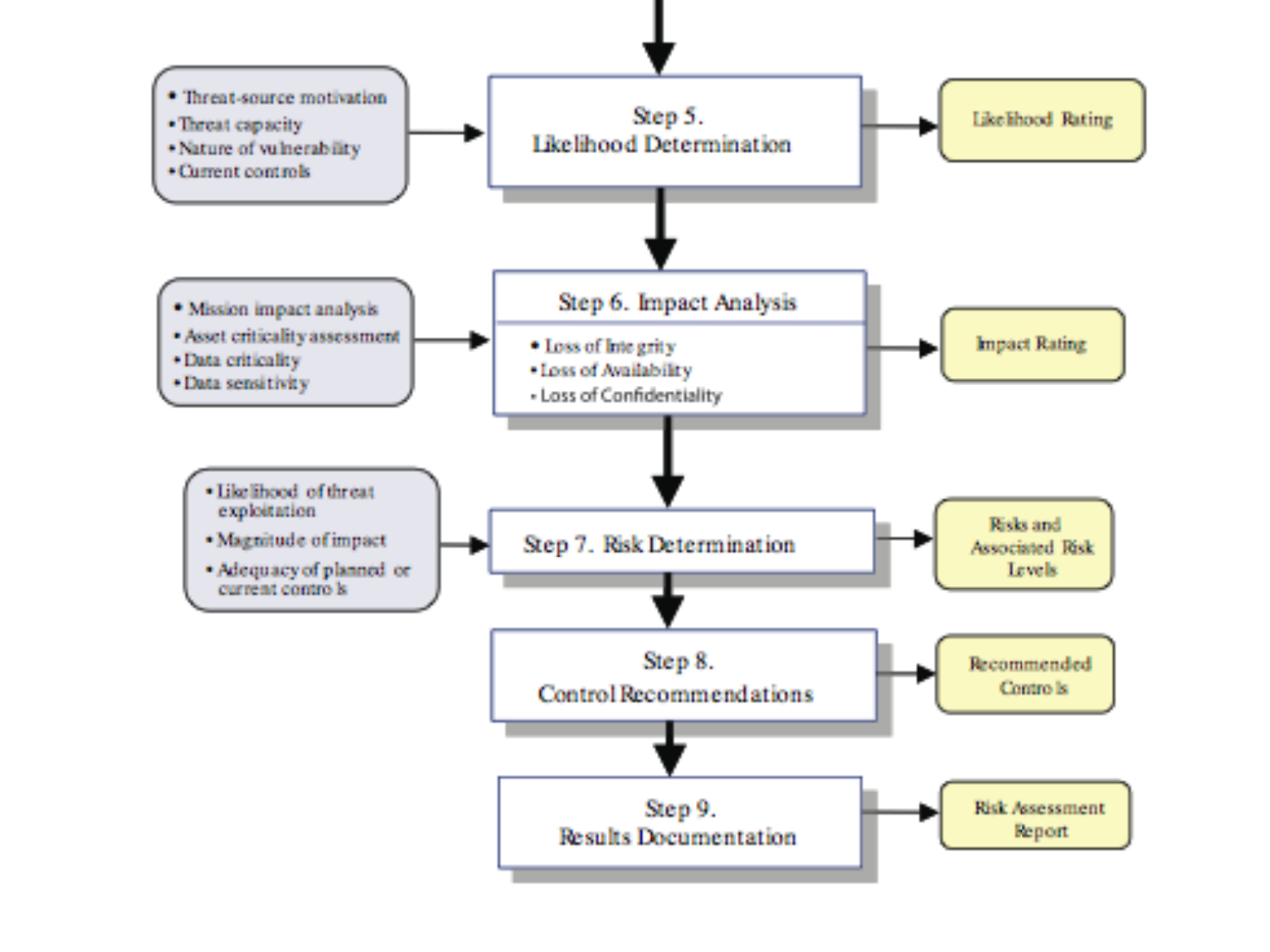

#### Establish Context

- determine the broad risk exposure of the organisation
	- related to wider political / social environment
	- and legal and regulatory constraints
	- provide baseline for organization's risk exposure
- specify organization's risk appetite
- set boundaries of risk assessment
	- partly based on risk assessment approach used
- decide on risk assessment criteria used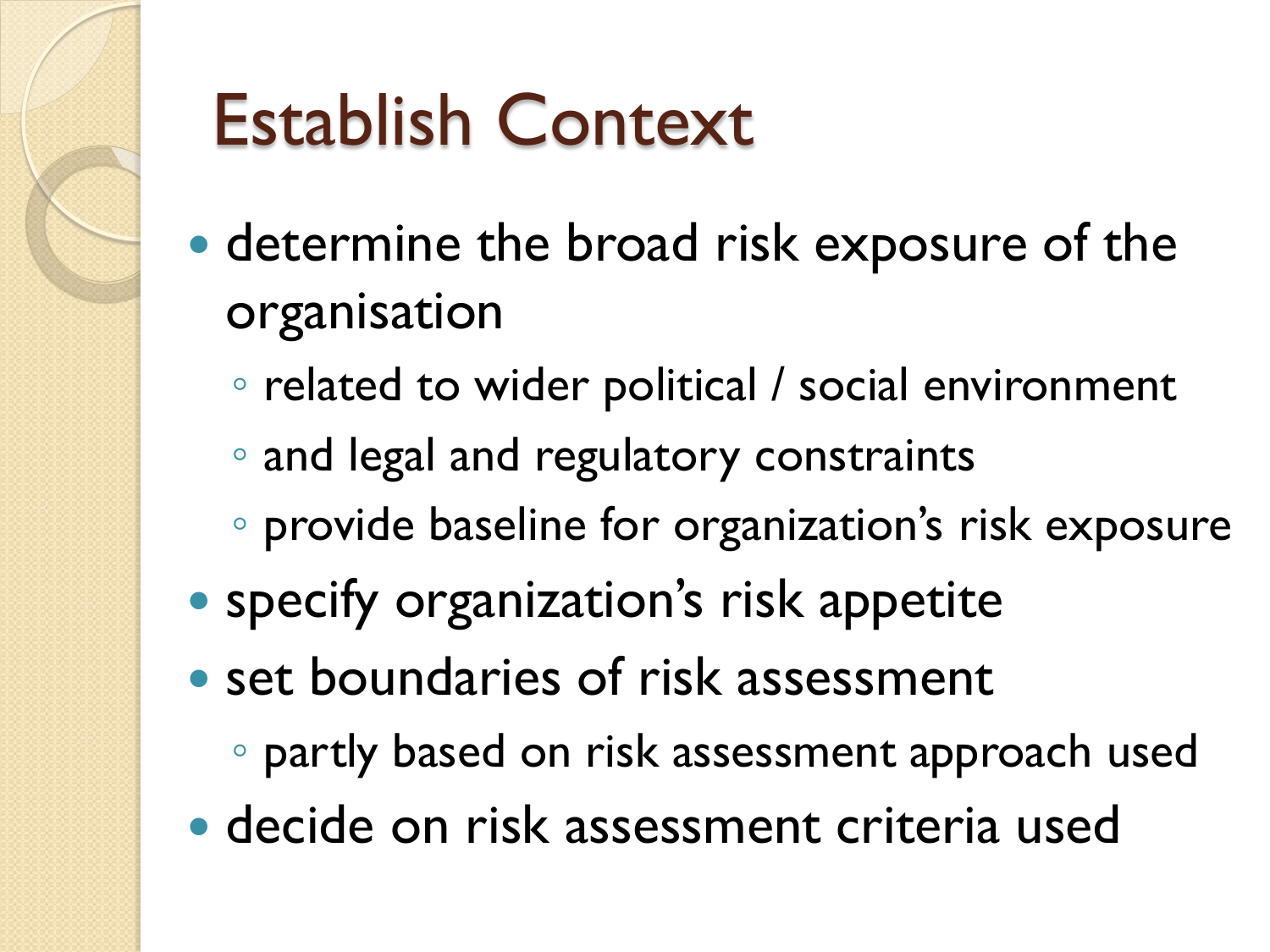#### Asset Identification

#### • identify assets

- "anything which needs to be protected"
- items of value to organization to meet its objectives
- tangible or intangible
- in practice try to identify significant assets
- draw on expertise of people in relevant areas of organization to identify key assets
	- identify and interview such personnel
	- see checklists in various standards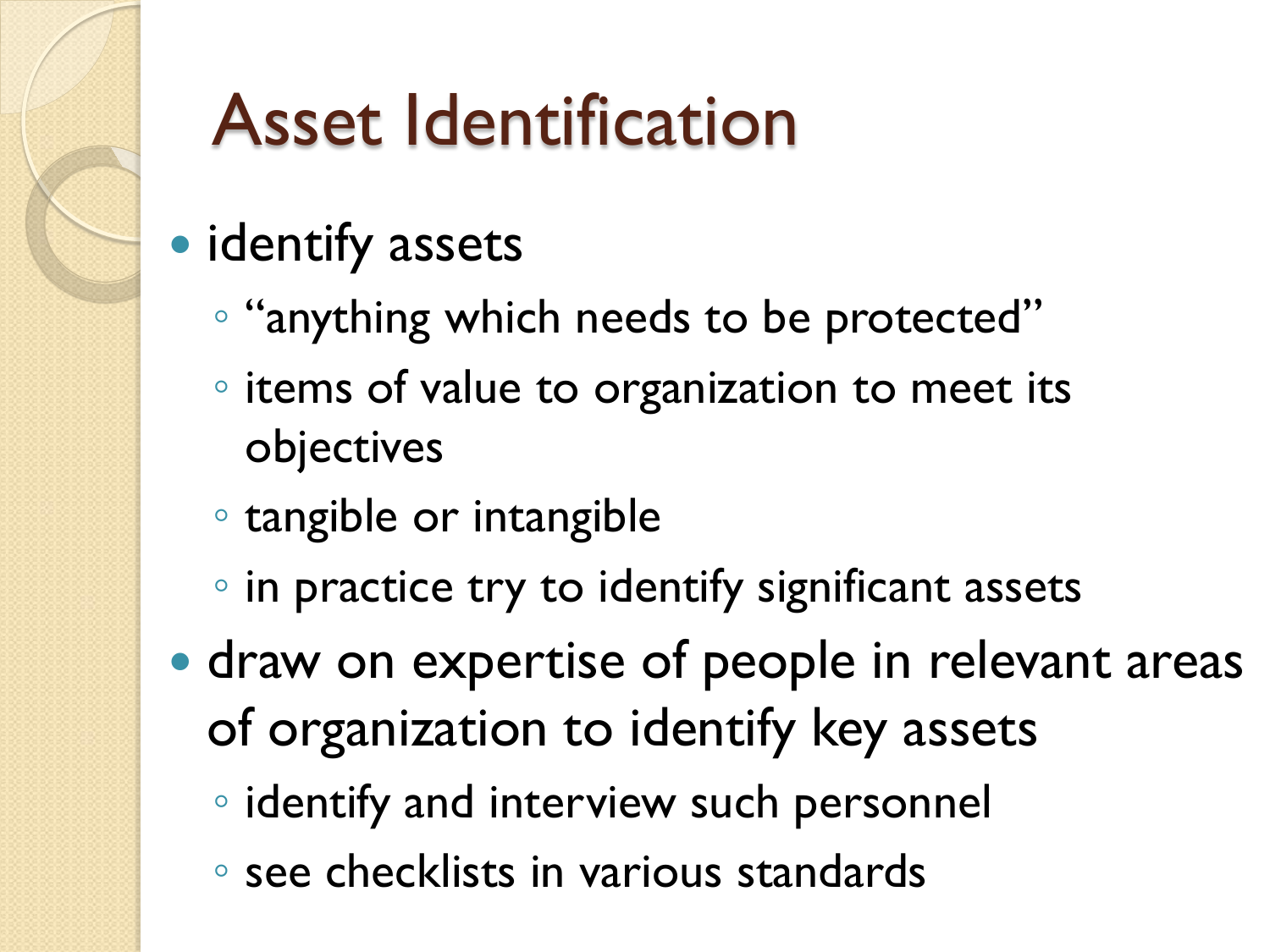### Threat Identification

- threats are anything that hinders or prevents an asset to provide the appropriate levels of the key security services:
- confidentiality, integrity, availability, accountability, authenticity and reliability
- to identify threats or risks to assets, ask
	- who or what could cause it harm?
	- 2. how could this occur?
- assets may have multiple threats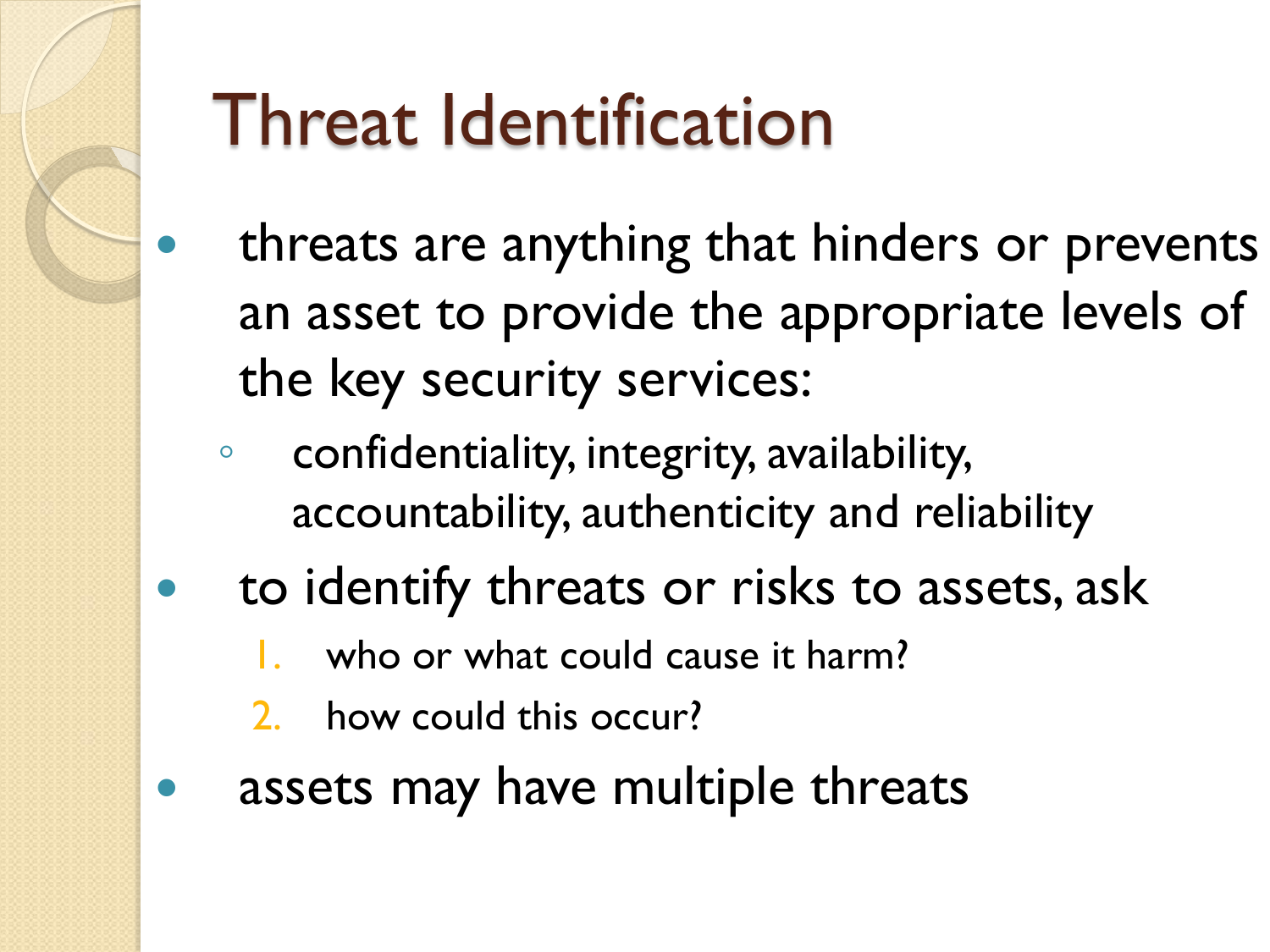#### Threat Identification

- Consider reasons and capabilities for human threat sources
- motivation (why?, goals, rewards)
- capability (skill)
- resources (time, tools, money, etc)
- deterrence (e.g. possible lawsuit)
- probability of an attack (ab. the combination of the above)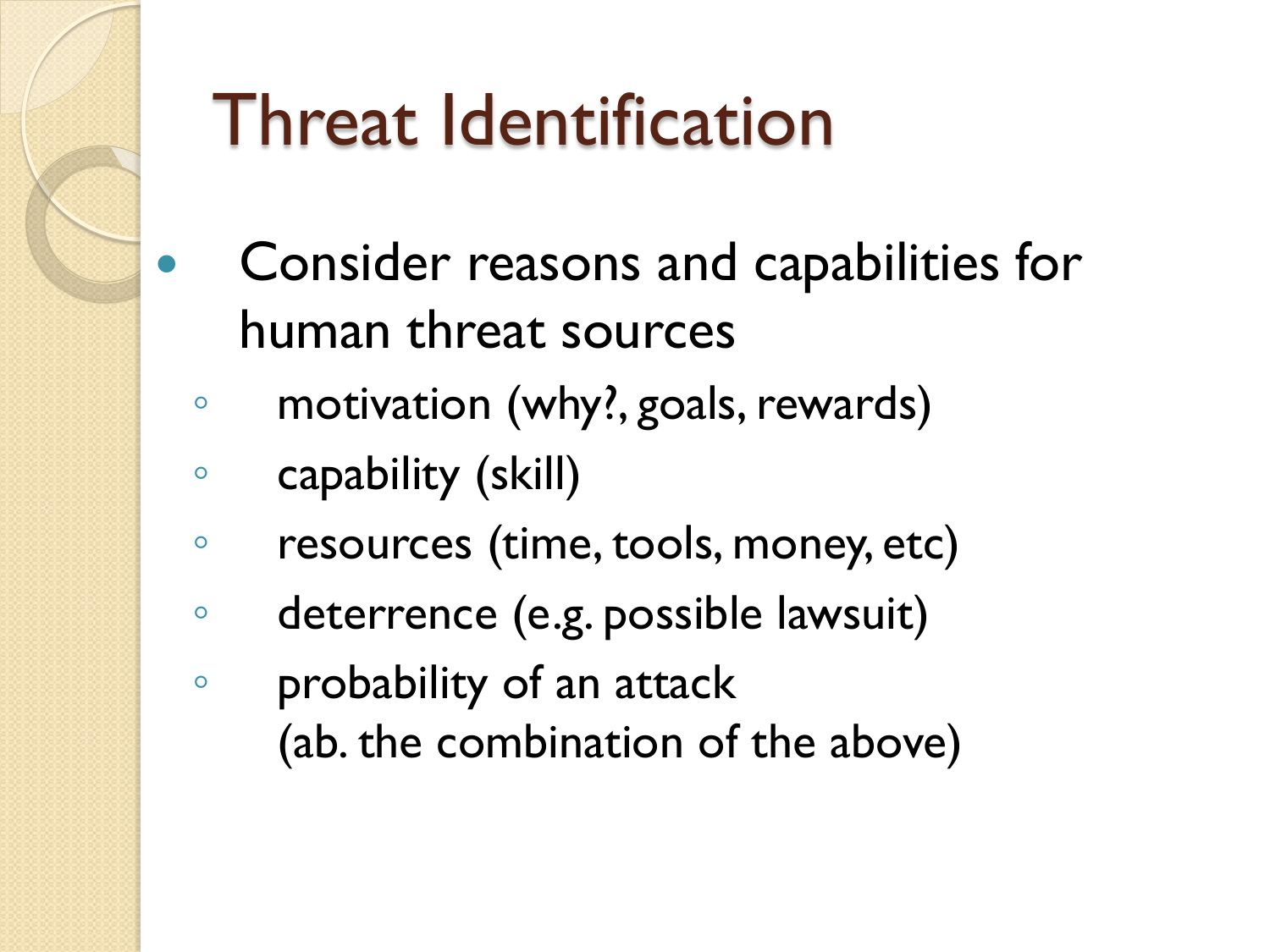# Vulnerability Identification

- identify exploitable flaws or weaknesses in organization's IT systems or processes
- hence determine applicability and significance of threat to organization
- note that you need a combination of a threat and a vulnerability to create a risk to an asset
- use lists of potential vulnerabilities in standards etc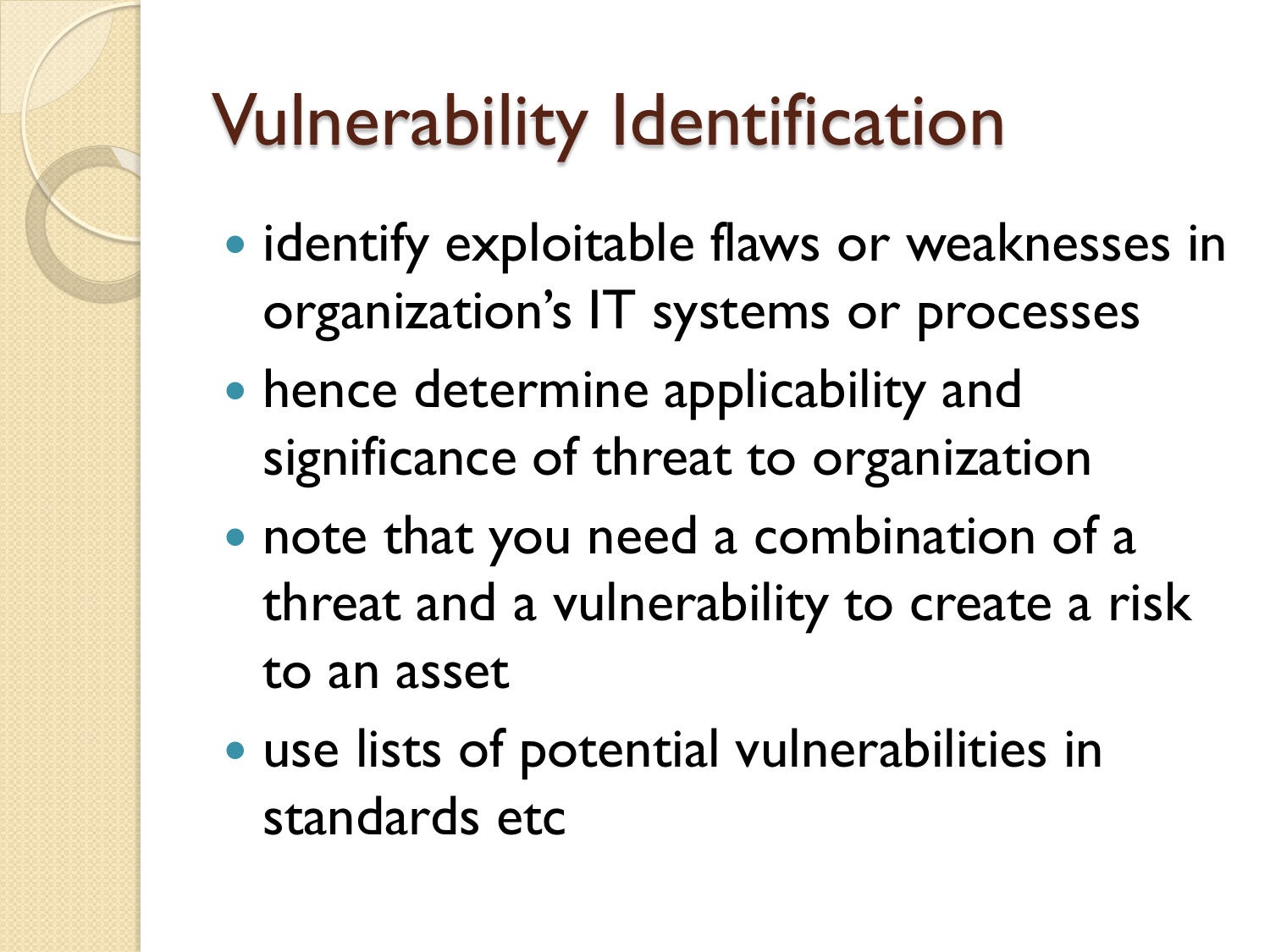### Analyse Risks

- specify **likelihood of occurrence** of each identified threat to asset given existing controls
	- management, operational, technical processes and procedures to reduce risk exposure
- **specify consequence** should the threat occur
- hence **derive overall risk rating** for each threat: **risk =** 
	- **probability threat occurs x cost to organization**
- in practice very hard to determine probabilities exactly, thus you may need to use qualitative (rather than quantitative) ratings for each
- aim to order resulting risks in order to treat them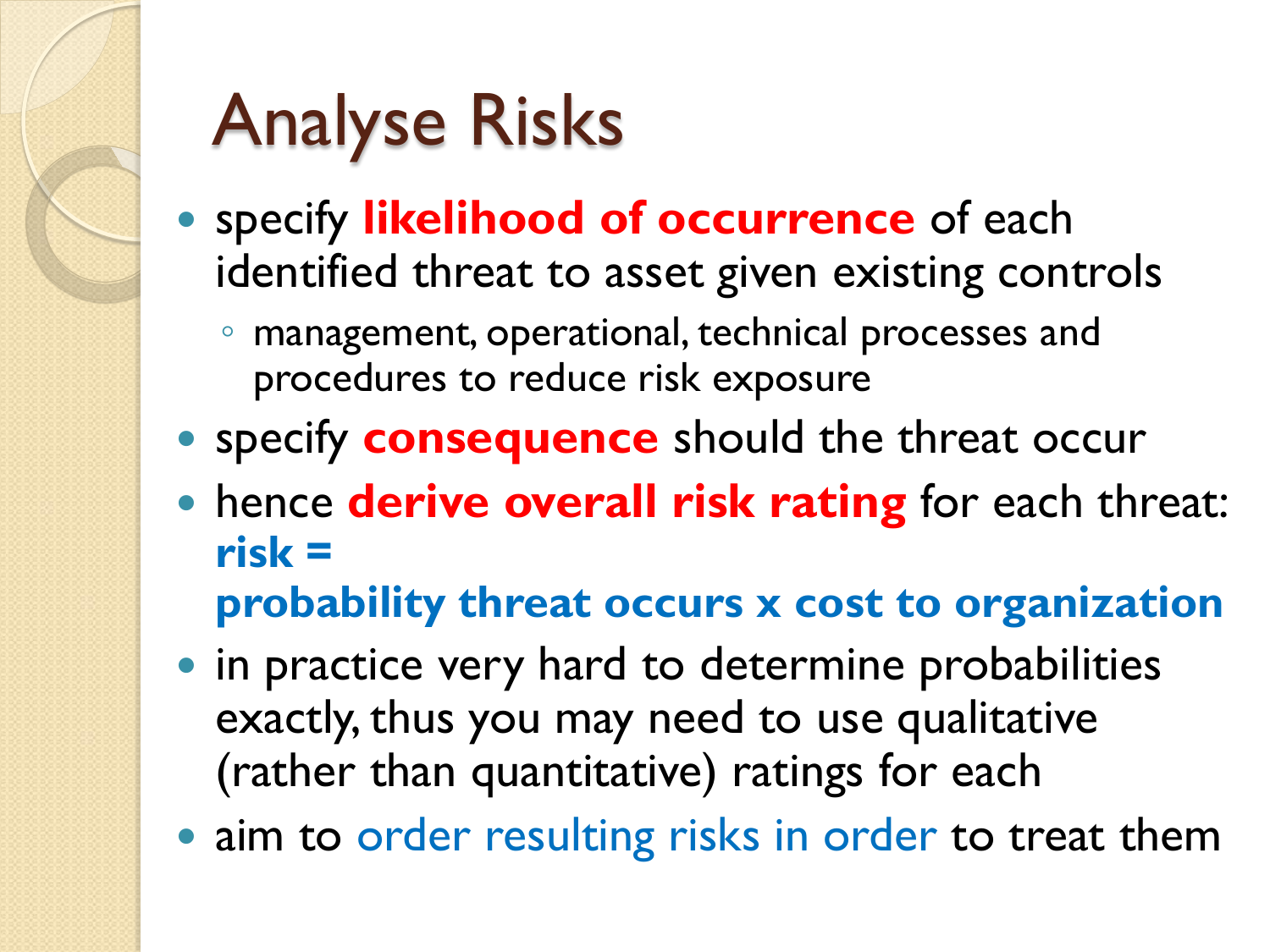

#### Determine Likelihood

| <b>Rating</b> | Likelihood         | <b>Expanded Definition</b>                                      |  |  |
|---------------|--------------------|-----------------------------------------------------------------|--|--|
|               | <b>Description</b> |                                                                 |  |  |
|               | <b>Rare</b>        | May occur only in exceptional circumstances and may             |  |  |
|               |                    | deemed as "unlucky" or very unlikely.                           |  |  |
|               | <b>Unlikely</b>    | Could occur at some time but not expected given current         |  |  |
|               |                    | controls, circumstances, and recent events.                     |  |  |
|               | <b>Possible</b>    | Might occur at some time, but just as likely as not. It may be  |  |  |
|               |                    | difficult to control its occurrence due to external influences. |  |  |
|               | <b>Likely</b>      | Will probably occur in some circumstance and one should         |  |  |
|               |                    | not be surprised if it occurred.                                |  |  |
|               | <b>Almost</b>      | Is expected to occur in most circumstances and certainly        |  |  |
|               | <b>Certain</b>     | sooner or later.                                                |  |  |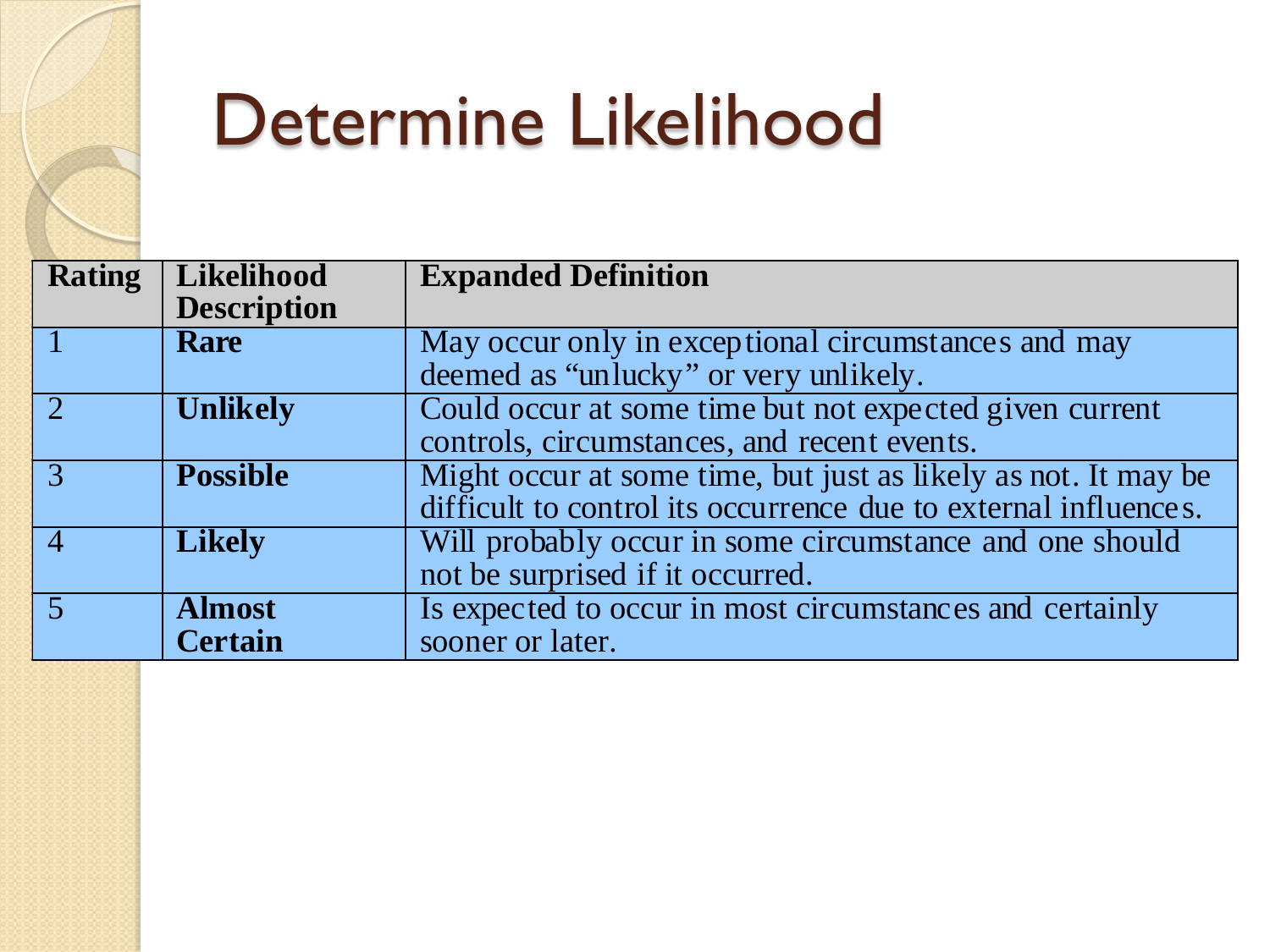#### Determine Consequence

| <b>Rating</b>  | <b>Consequence</b>   | <b>Expanded Definition.</b>                                            |
|----------------|----------------------|------------------------------------------------------------------------|
|                | <b>Insignificant</b> | Generally a result of a minor security breach in a single area.        |
|                |                      | Impact is likely to last less than several days and requires only      |
|                |                      | minor expenditure to rectify.                                          |
| $\overline{2}$ | <b>Minor</b>         | Result of a security breach in one or two areas. Impact is likely to   |
|                |                      | last less than a week, but can be dealt with at the segment or project |
|                |                      | level without management intervention. Can gene rally be rectified     |
|                |                      | within project or team resources.                                      |
| $\overline{3}$ | <b>Moderate</b>      | Limited systemic (and possibly ongoing) security breaches. Impact      |
|                |                      | is likely to last up to 2 weeks and generally requires management      |
|                |                      | intervention. Will have ongoing compliance costs to overcome.          |
| $\overline{4}$ | <b>Major</b>         | Ongoing systemic security breach. Impact will likely last 4-8 weeks    |
|                |                      | and require significant management intervention and resources to       |
|                |                      | overcome, and compliance costs are expected to be substantial.         |
|                |                      | Loss of business or organizational outcomes is possible, but not       |
|                |                      | expected, especially if this is a once off.                            |
| 5              | <b>Catastrophic</b>  | Major systemic security breach. Impact will last for 3 months or       |
|                |                      | more and senior management will be required to intervene for the       |
|                |                      | duration of the event to overcome shortcomings. Compliance costs       |
|                |                      | are expected to be very substantial. Substantial public or political   |
|                |                      | debate about, and loss of confidence in, the organization is likely.   |
|                |                      | Possible criminal or disciplinary action is likely.                    |
| 6              | <b>Doomsday</b>      | Multiple instances of major systemic security breaches. Impact         |
|                |                      | duration cannot be de termined and senior management will be           |
|                |                      | required to place the company under voluntary administration or        |
|                |                      | other form of major restructuring. Criminal proceedings against        |
|                |                      | senior management is expected, and sub stantial loss of bus iness and  |
|                |                      | failure to meet organizational objectives is unavoidable.              |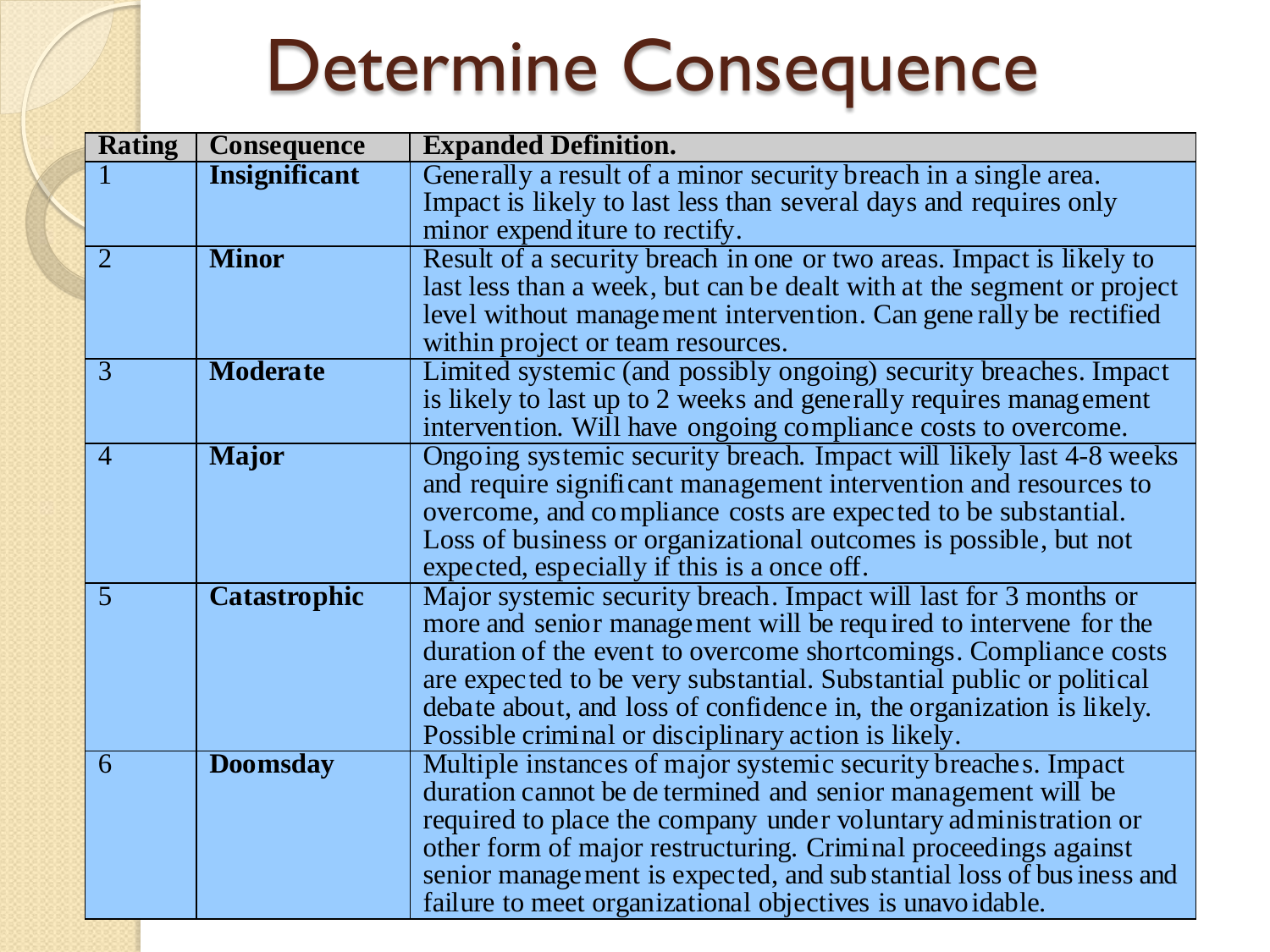#### Determine Resultant Risk Level

|                   | Consequences    |                     |              |                 |              |               |  |
|-------------------|-----------------|---------------------|--------------|-----------------|--------------|---------------|--|
| <b>Likelihood</b> | <b>Doomsday</b> | <b>Catastrophic</b> | <b>Major</b> | <b>Moderate</b> | <b>Minor</b> | Insignificant |  |
| <b>Almost</b>     | E               | E                   |              | E               | H            | H             |  |
| <b>Certain</b>    |                 |                     |              |                 |              |               |  |
| <b>Likely</b>     | Ε               | E                   |              | H               | п            | M             |  |
| <b>Possible</b>   | E               | E                   |              | H               | M            |               |  |
| <b>Unlikely</b>   | E               | E                   | H            | M               |              | ப             |  |
| <b>Rare</b>       | E               | H                   | H            | M               |              |               |  |

| <b>Risk Level</b> | <b>Description</b>                                                                |  |  |  |  |
|-------------------|-----------------------------------------------------------------------------------|--|--|--|--|
| Extreme $(E)$     | Will require detailed research and management planning at an executive/director   |  |  |  |  |
|                   | level. Ongoing planning and monitoring will be required with regular reviews.     |  |  |  |  |
|                   | Substantial adjustment of controls to manage the risk are expected, with costs    |  |  |  |  |
|                   | possibly exceeding original forecasts.                                            |  |  |  |  |
| High(H)           | Requires management attention, but management and planning can be left to senior  |  |  |  |  |
|                   | project or team leaders. Ongoing planning and monitoring with regular reviews are |  |  |  |  |
|                   | likely, though adjustment of controls are likely to be met from within existing   |  |  |  |  |
|                   | resources.                                                                        |  |  |  |  |
| Medium (M)        | Can be managed by existing specific monitoring and response procedures.           |  |  |  |  |
|                   | Management by employees is suitable with appropriate monitoring and reviews.      |  |  |  |  |
| Low (L)           | Can be managed through routine procedures.                                        |  |  |  |  |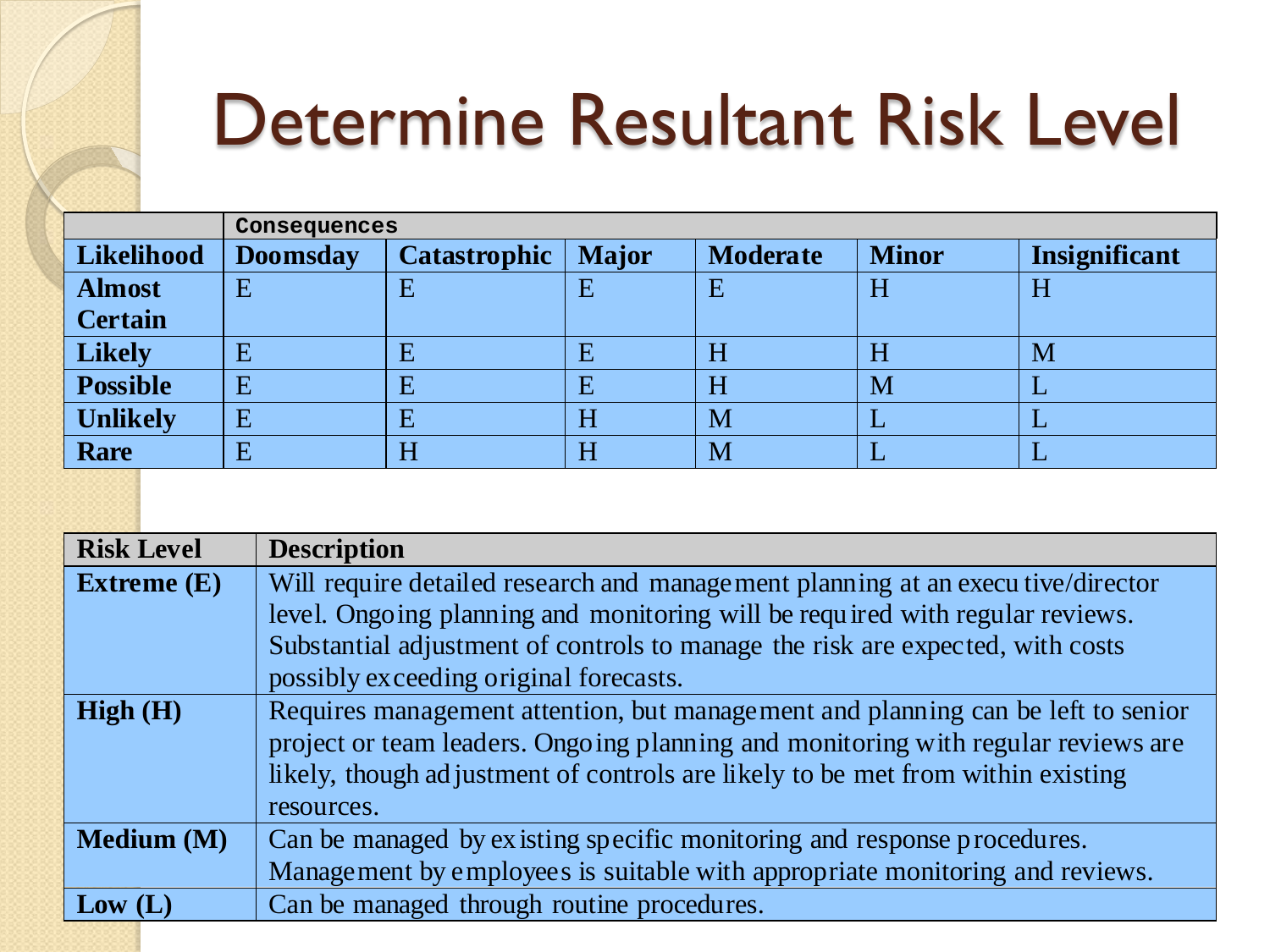

## Document in Risk Register and Evaluate Risks

| <b>Asset</b>        | Threat/                   | <b>Existing</b> | Likelihood | <b>Consequence</b> | <b>Level of</b> | <b>Risk</b>     |
|---------------------|---------------------------|-----------------|------------|--------------------|-----------------|-----------------|
|                     | <b>Vulnerability</b>      | <b>Controls</b> |            |                    | <b>Risk</b>     | <b>Priority</b> |
| Internet Router     | <b>Outside Hacker</b>     | Admin           | Possible   | Moderate           | High            |                 |
|                     | attack                    | password only   |            |                    |                 |                 |
| Destruction of Data | <b>Accidental Fire or</b> | None (no        | Unlikely/  | Major              | High            |                 |
| Center              | Flood                     | disaster        |            |                    |                 |                 |
|                     |                           | recovery plan)  |            |                    |                 |                 |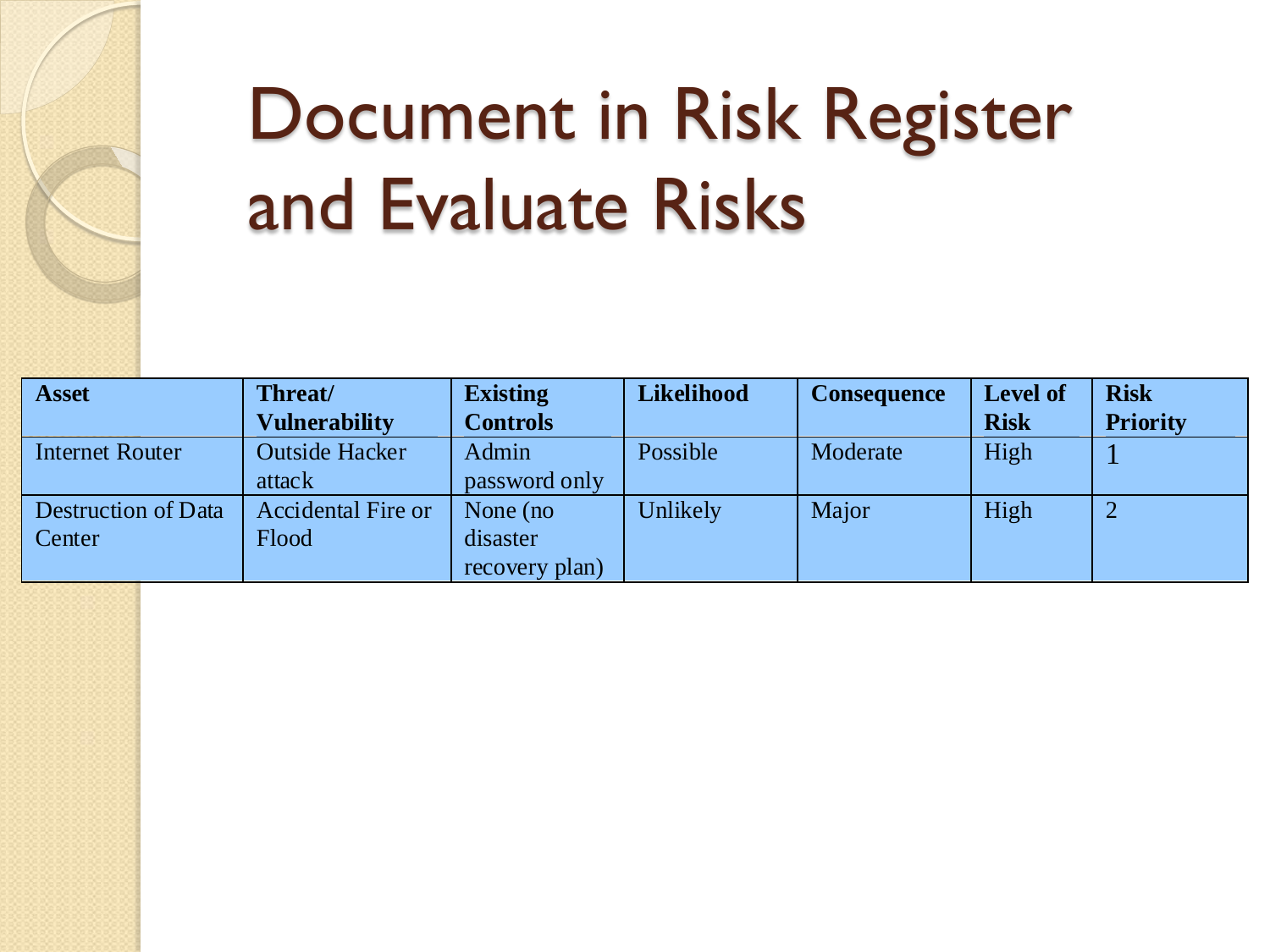

#### Risk Treatment Alternatives

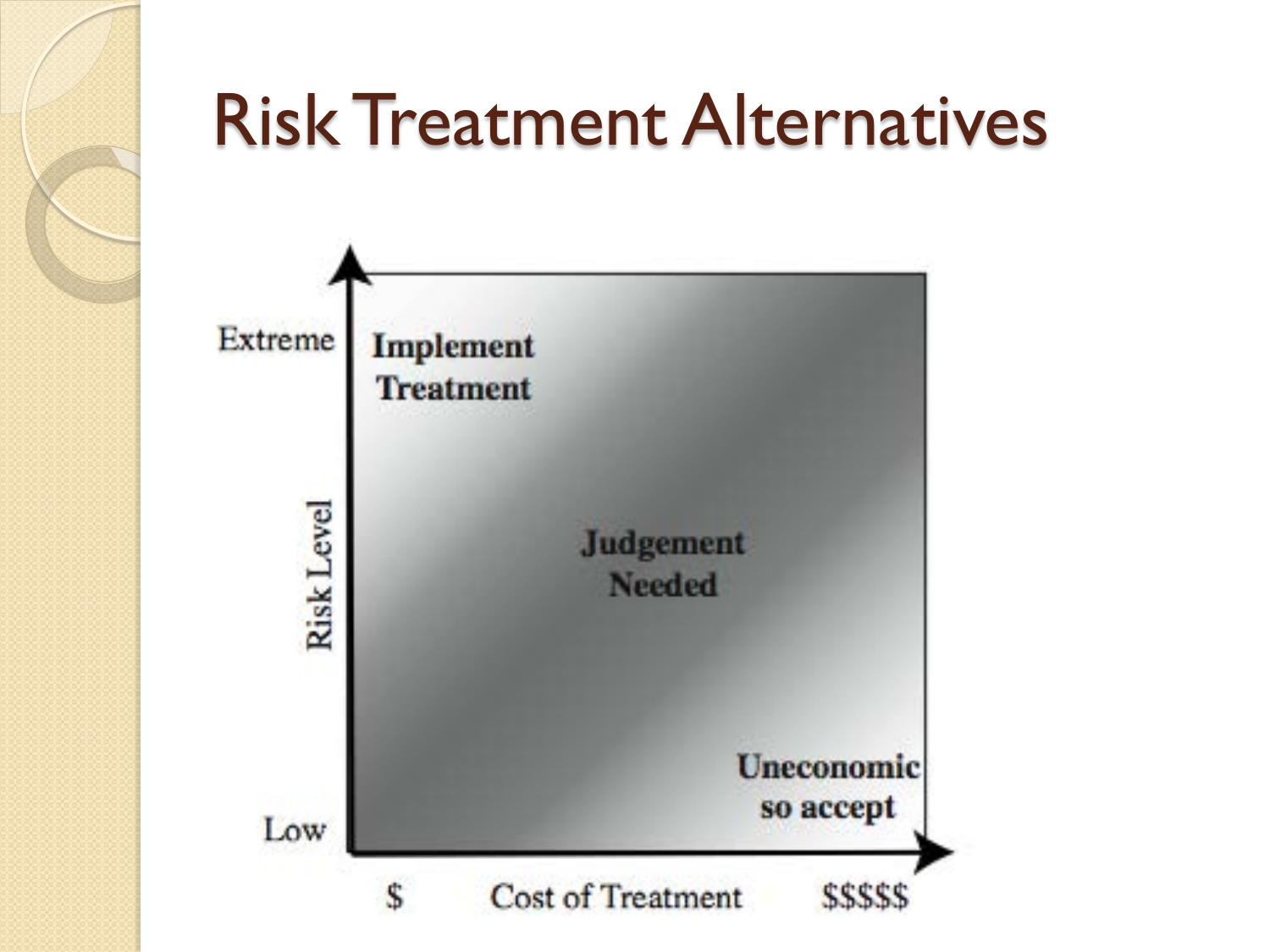#### Risk Treatment Alternatives

Three major alternatives for risk treatment:

- risk acceptance "take the risk"
- risk avoidance "do not do it"
- risk transferral "insure yourself, look for partners" Plus two alternatives that are really "normal" security measures:
- reduce consequence "back-ups, recovery plans"
- reduce likelihood "better security mechanisms and controls"